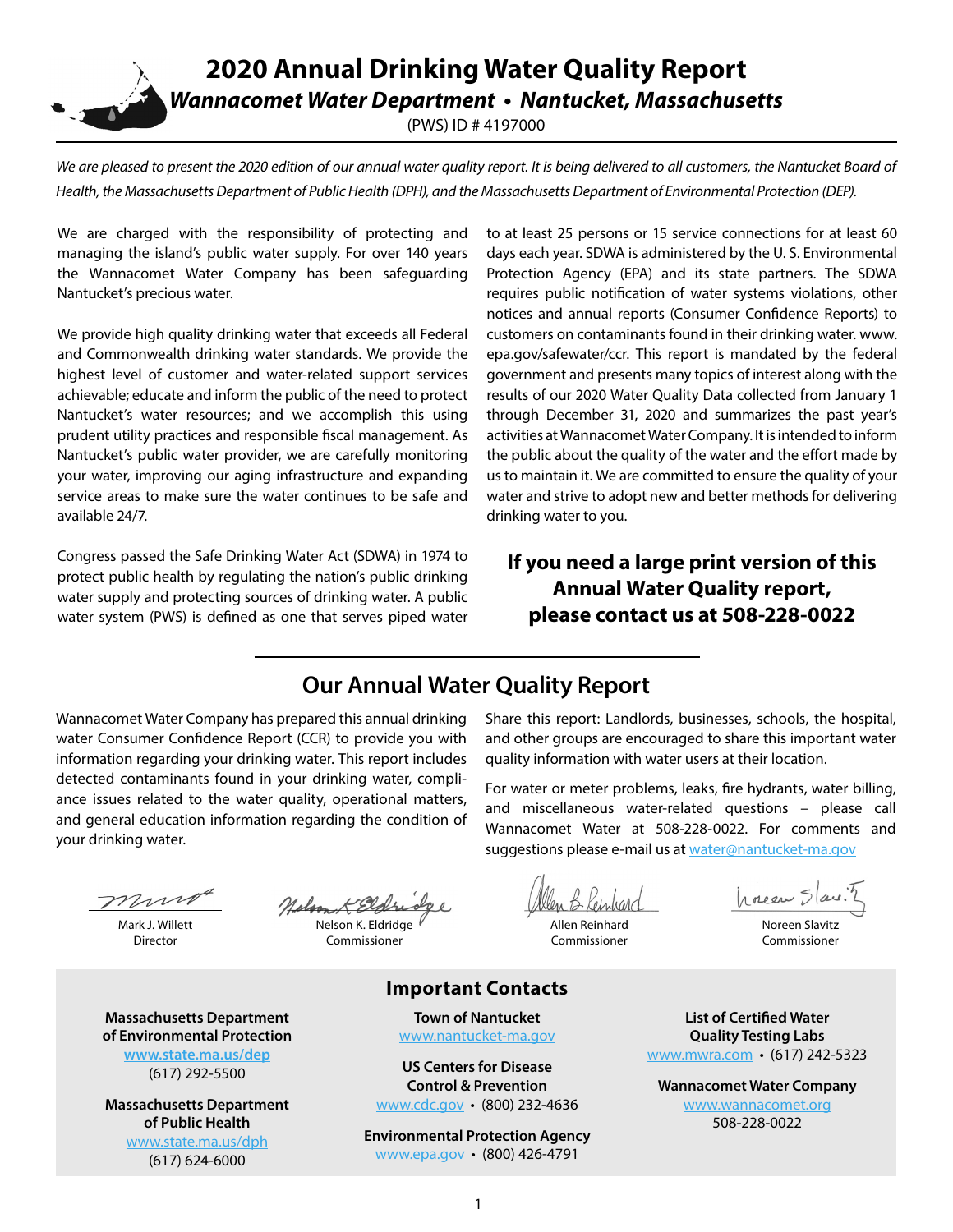### **Where Does My Water Come From?**

Wannacomet's water is a groundwater supply. Water is pumped from four different ground water wells located in Nantucket's Sole Source Aquifer (geologic formations containing water). Our customers receive their drinking water from two different levels of the aquifer. The wells are located throughout the mid-island. The water is distributed through a network of water mains ranging in size from 2 inches to 16 inches in diameter. We depend on rainfall to recharge our water supply. The annual recharge to the aquifer from an average of 43 inches of precipitation more than makes up for the amount of water pumped from all sources.

| <b>WANNACOMET WELLS</b>  | <b>MADEP SWS#</b> | <b>SOURCE</b> | <b>LOCATION</b>     |
|--------------------------|-------------------|---------------|---------------------|
| Pump 12                  | 419700-02G        | Groundwater   | <b>Wyers Valley</b> |
| <b>State Forest Well</b> | 419700-03G        | Groundwater   | Lovers Lane         |
| North Pasture            | 419700-04G        | Groundwater   | Polpis Road         |
| Well 15                  | 419700-05G        | Groundwater   | <b>Wyers Valley</b> |
| Well 16                  | 419700-06G        | Groundwater   | <b>Wyers Valley</b> |

#### **S.W.A.P. What is SWAP?**

The **Source Water Assessment and Protection** (SWAP) program, established under the federal Safe Drinking Water Act, requires every state to:

- inventory land uses within the recharge areas of all public water supply sources;
- assess the susceptibility of drinking water sources to contamination from these land uses; and
- publicize the results to provide support for improved protection.

*Source: Water Assessment and Protection (SWAP) Report*

### **Special Health Information**

Some people may be more vulnerable to contaminants in drinking water than the general population. Immunocompromised persons such as persons undergoing chemotherapy, persons who have undergone organ transplants, people with HIV/AIDS or other immune system disorders, some elderly, and infants can be particularly at risk of infection. These people should seek advice about drinking water from their health care providers. Environmental Protection Agency (EPA) and Centers for Disease Control and Prevention (CDC) guidelines on appropriate means to lessen the risk of infection by cryptosporidium and other microbial contaminants are available from the Safe Drinking Water Hotline (800-426-4791).

**On-Call 24/7** We have an emergency on-call utility person available during non-business hours, weekends and holidays. In the event of an emergency during non-business hours please contact us through the Nantucket Police Department at **508-228-1212**.

The SWAP report was compiled by the Massachusetts Department of Environmental Protection with assistance from the Wannacomet Water Company staff to inventory land uses within the Wellhead Protection District (WPD) and assess their potential to negatively impact the aquifer.

Wannacomet Water Company's complete SWAP report can be viewed at: [https://www.mass.gov/doc/wannacomet-water](https://www.mass.gov/doc/wannacomet-water-company-swap-report)[company-swap-report](https://www.mass.gov/doc/wannacomet-water-company-swap-report)

## **Contaminants in Bottled Water and Tap Water**

Drinking water, including bottled water, may reasonably be expected to contain at least small amounts of some contaminants. The presence of contaminants does not necessarily indicate that the water poses a health risk. More information about contaminants and potential health effects can be obtained from the Environmental Protection Agency's Safe Drinking Water Hotline (800-426-4791).

In order to ensure that tap water is safe to drink, Massachusetts DEP and the EPA prescribe regulations which limit the amount of certain contaminants in water provided by public water systems. Food and Drug Administration (FDA) and the Massachusetts Department of Public Health regulations establish limits for contaminants in bottled water that must provide the same protection for public health.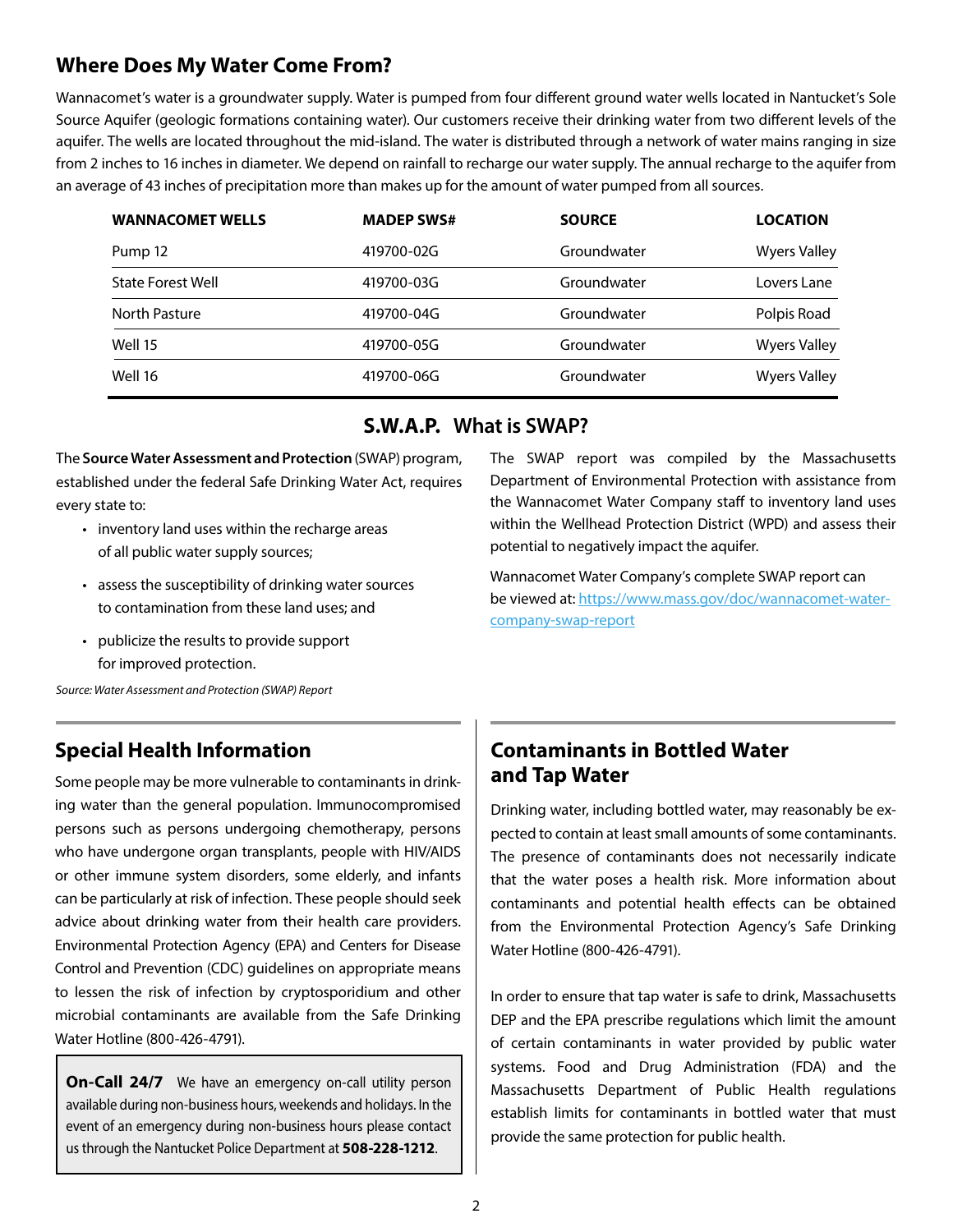# **What the EPA Says About Drinking Water Contaminants**

General sources of drinking water (both tap water and bottled water) include rivers, lakes, streams, ponds, reservoirs, springs, and wells. As water travels over the surface of the land or through the ground, it dissolves naturally occurring minerals and, in some cases, radioactive material, and can pick up substances resulting from animal or human activity. Contaminants that may be present in source water include:

- **Microbial contaminants**, such as viruses and bacteria, which may come from sewage treatment plants, septic systems, agricultural livestock operations, and wildlife;
- **Radioactive contaminants**, which can be naturally occurring or the result of oil and gas production and mining activities;
- **Pesticides and herbicides**, which may come from a variety of sources such as agriculture, urban storm water run-off, and residential uses;
- **Inorganic contaminants**, such as salts and metals, which can be naturally occurring or result from urban storm water run-off, industrial or domestic waste water discharges, oil and gas production, mining, or farming;
- **Organic chemical contaminants**, including synthetic and volatile organic chemicals, which are by-products of industrial processes and petroleum production, and can also come from gas stations, urban storm water run-off and septic systems.

# **2020 Water Demands & Statistics**

Gallons produced & delivered: **616,839,337** New Services: **130** Peak Day - July 27th: **4,142,125 Gallons** Total Water Services: **6522** Total Fire Hydrants: **726** Total Miles of Water Mains: **89.86** Total Volume of Water Storage Tanks: **4,000,000 Gallons**

Rainfall in 2019: **35.76"**

**ADDITIONAL RESOURCES:** The U.S. EPA Office of Water [\(www.epa.gov\)](http://www.epa.gov) and the Centers for Disease Control and Prevention ([www.cdc.gov](http://www.cdc.gov)) websites provide a substantial amount of information on many issues relating to water resources, water conservation and public health. Also, the Massachusetts Department of Environmental Protection has a website [\(www.state.ma.us/dep\)](http://www.state.ma.us/dep) that provides complete and current information on water issues in our state.

# **Important Definitions**

**Maximum Contaminant Level Goal (MCLG):** The "Goal" is the level of a contaminant in drinking water below which there is no known or expected risk to healthy persons. MCLGs allow for a margin of safety.

**Maximum Contaminant Level (MCL):** The highest level of a contaminant that is allowed in drinking water. MCLs are set as close to the MCLGs as feasible using the best available treatment technology.

**CDC:** Centers for Disease Control and Prevention

**ND:** Not detected. Laboratory analysis indicated that the contaminant is not present.

**Variances and Exemptions:** State or EPA permission not to meet an MCL or a treatment technique under certain conditions. The data presented in this report is from the most recent testing done in accordance with regulations.

**Treatment Technique (TT):** A required process intended to reduce the level of a contaminant in drinking water.

**Action Level (AL):** The concentration of a contaminant, which, if exceeded, triggers a treatment or other requirements that a water system must follow.

**Parts Per Million (ppm):** one part per million corresponds to one minute in two years or a single penny in \$10,000.

**Parts Per Billion (ppb):** one part per billion corresponds to one minute in 2,000 years, or a single penny in \$10,000,000.

**PCI/L:** picoCuries per liter (a measure of radiation)

**DEP:** Department of Environmental Protection

**EPA:** Environmental Protection Agency

**NA:** Not applicable

**Unregulated Contaminants:** Unregulated contaminants are those for which EPA has not established drinking water standards. The purpose of unregulated monitoring is to assist EPA in determining their occurrence in drinking water and whether future regulation is warranted.

**Level 2 Assessment:** A Level 2 assessment is a very detailed study of the water system to identify potential problems and determine (if possible) why an E. coli MCL violation has occurred and/or why total coliform bacteria have been found in our water system on multiple occasions.

**ppt** = parts per trillion, or nanograms per liter and corresponds to a single penny in \$10 million

- Our Public Water Supply (PWS) ID # MA 4197000
- Member: American Water Works Association (AWWA),
- New England Water Works Association (NEWWA),
- Barnstable County Water Utility Association (BCWUA),
- Massachusetts Water Works Association (MWWA)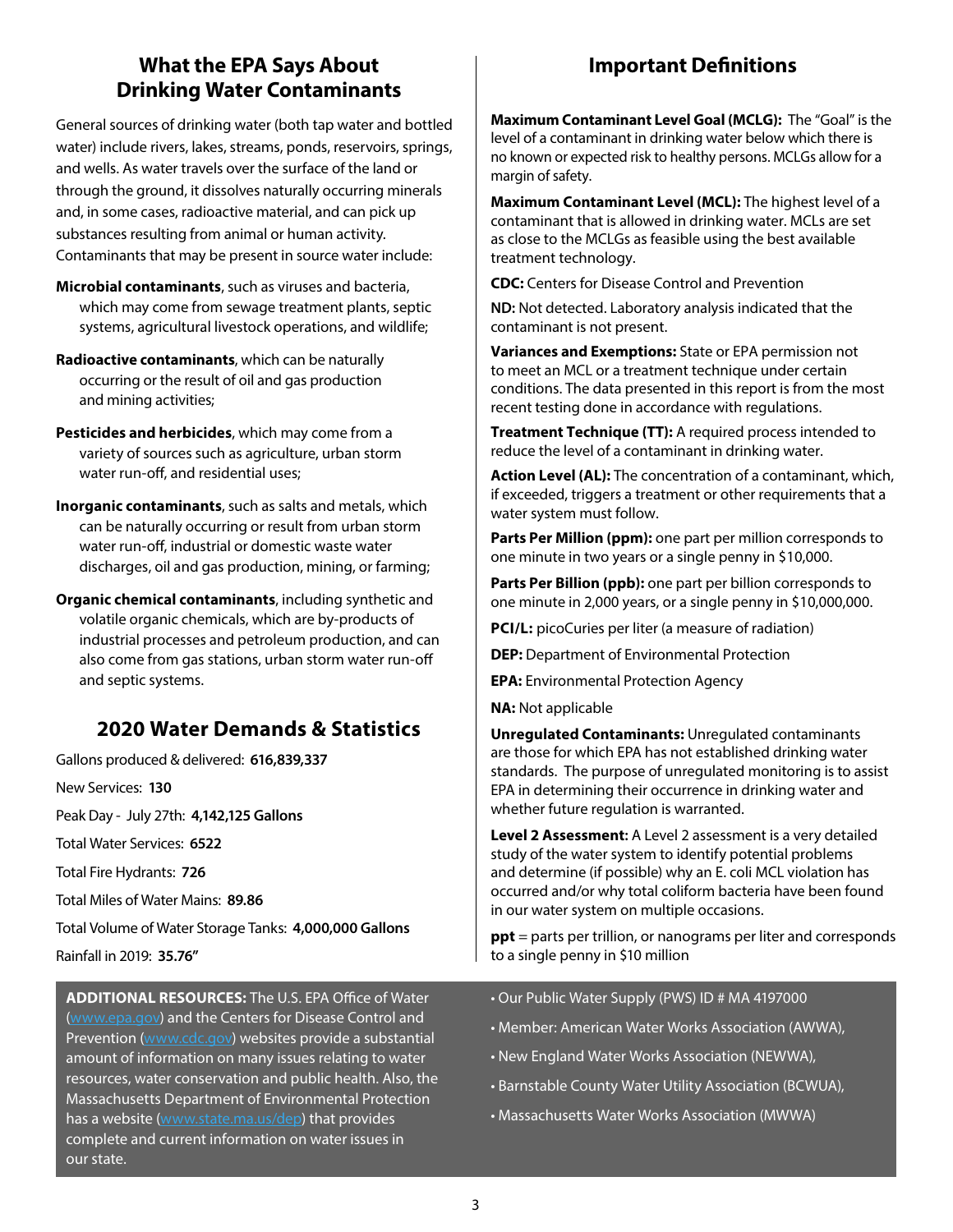# **What you need to know about lead in your tap water**

Lead and Copper samples were collected from our system in August 2019. No Lead and Copper levels were detected above action limits. The results are below:

| <b>FCAM &amp; CANNEL</b> |                                     |                       |                               |                                                   |  |
|--------------------------|-------------------------------------|-----------------------|-------------------------------|---------------------------------------------------|--|
|                          | <b>Range of Detection</b><br>(mq/l) | <b>MCLG</b><br>(mg/l) | <b>Action Level</b><br>(mq/l) | <b>Possible Source of</b><br><b>Contamination</b> |  |
| Lead                     | $0.0 - 0.004$                       | 0                     | 0.015                         | Corrosion of Plumbing                             |  |
| Copper                   | $0 - 0.384$                         | 1.3                   | 1.3                           | Corrosion of Plumbing                             |  |

### **Lead & Copper**

If present, elevated levels of lead can cause serious health problems, especially for pregnant women and young children. Lead in drinking water is primarily from materials and components associated with service lines and home plumbing. Wannacomet Water Company is responsible for providing high quality drinking water, but cannot control the variety of materials used in plumbing components. When your water has been sitting for several hours, you can minimize the potential for lead exposure by flushing your tap for 30 seconds to 2 minutes before using water for drinking or cooking. If you are concerned about lead in your water, you may wish to have your water tested. Information on lead in drinking water, testing methods, and steps you can take to minimize exposure is available from the Safe Drinking Water Hotline or at:<http://www.epa.gov/safewater/lead>.

Call the Department of Public Health at 1-800-532-9571 or EPA at 1-800-424-LEAD (5323) for health information.

Lead can get into tap water through pipes in your home, your lead service line, lead solder used in plumbing, and some brass fixtures. Corrosion or wearing away of lead-based materials can add lead to tap water, especially if water sits for a long time in the pipes before it is used.

Under EPA rules, Wannacomet must test tap water in a sample of homes that are likely to have high lead levels. These are usually homes with lead service lines or lead solder. The EPA rule requires that 9 out of 10, or 90%, of the sampled homes must have lead levels below the Action Level of 15 parts per billion (ppb).

The Wannacomet Water Company proactively sampled all five of its active well supplies for PFAS compounds in September of 2020 in accordance with EPA Method 537.1. Results indicated that no PFAS compounds were detected above drinking water standards. After confirmatory samples one water well measured PFAS above the laboratory detection limits.

| Location              | Compound*   | Concentration** | <b>Proposed MA MCL***</b> |
|-----------------------|-------------|-----------------|---------------------------|
| Wyer's Valley Well 15 | <b>PFOA</b> | $2.54$ ppt      | 20 ppt                    |

\*Perfluorooctanoic Acid

\*\*Parts per trillion parts (ppt)

\*\*\*The Massachusetts maximum contaminant level is 20 Parts per trillion for the total allowable concentration for up to six specific PFAS compounds which includes PFOA

Drinking water PFAS MCLs are set based upon lifetime exposure, and a number of safety factors, for the most vulnerable population. These results are below the stringent PFAS MCL by the Massachusetts Department of Environmental Protection. You may continue to safely use water from the Wannacomet Water Company well supplies for drinking, cooking, washing and all other purposes. More information on PFAS compounds may be found at [https://www.mass.gov/info-details/per-and-polyflu](https://www.mass.gov/info-details/per-and-polyfluoroalkyl-substances-pfas?_ga=2.167965921.1311254421)[oroalkyl-substances-pfas?\\_ga=2.167965921.1311254421.1600286553-225829661.1600286553](https://www.mass.gov/info-details/per-and-polyfluoroalkyl-substances-pfas?_ga=2.167965921.1311254421) in the attached documentation from MassDEP. If you have further questions, you can contact the Wannacomet Water Company directly at **508-228-0022** or [water@nantucket-ma.gov](mailto:water%40nantucket-ma.gov?subject=)